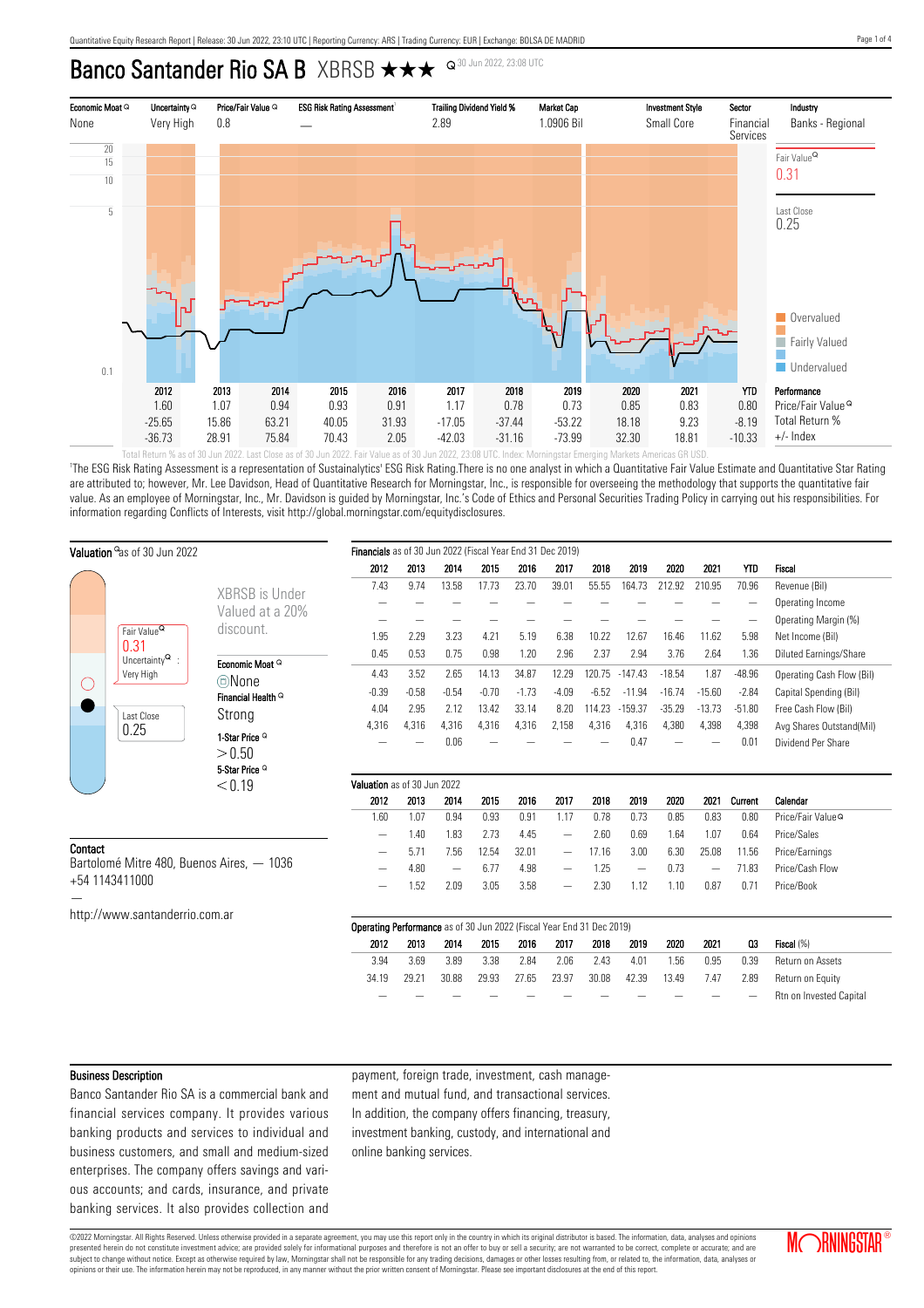## Quantitative Equity Reports Overview

The quantitative report on equities consists of data, statistics and quantitative equity ratings on equity securities. Morningstar, Inc.'s quantitative equity ratings are forward looking and are generated by a statistical model that is based on Morningstar Inc.'s analyst-driven equity ratings and quantitative statistics. Given the nature of the quantitative report and the quantitative ratings, there is no one analyst in which a given report is attributed to; however, Mr. Lee Davidson, Head of Quantitative Research for Morningstar, Inc., is responsible for overseeing the methodology that supports the quantitative equity ratings used in this report. As an employee of Morningstar, Inc., Mr. Davidson is guided by Morningstar, Inc.'s Code of Ethics and Personal Securities Trading Policy in carrying out his responsibilities.

#### Quantitative Equity Ratings

Morningstar's quantitative equity ratings consist of: (i) Quantitative Fair Value Estimate, (ii) Quantitative Star Rating, (iii) Quantitative Uncertainty, (iv) Quantitative Economic Moat, and (v) Quantitative Financial Health (collectively the "Quantitative Ratings).

The Quantitative Ratings are calculated daily and derived from the analystdriven ratings of a company's peers as determined by statistical algorithms. Morningstar, Inc. ("Morningstar", "we", "our") calculates Quantitative Ratings for companies whether or not it already provides analyst ratings and qualitative coverage. In some cases, the Quantitative Ratings may differ from the analyst ratings because a company's analyst-driven ratings can significantly differ from other companies in its peer group.

i. **Quantitative Fair Value Estimate:** Intended to represent Morningstar's estimate of the per share dollar amount that a company's equity is worth today. Morningstar calculates the Quantitative Fair Value Estimate using a statistical model derived from the Fair Value Estimate Morningstar's equity analysts assign to companies. Please go to http://global.morningstar.com/ equitydisclosures for information about Fair Value Estimate Morningstar's equity analysts assign to companies.

ii. **Quantitative Economic Moat:** Intended to describe the strength of a firm's competitive position. It is calculated using an algorithm designed to predict the Economic Moat rating a Morningstar analyst would assign to the stock. The rating is expressed as Narrow, Wide, or None.

**Narrow** – assigned when the probability of a stock receiving a "Wide Moat" rating by an analyst is greater than 70% but less than 99%.

Wide – assigned when the probability of a stock receiving a "Wide Moat" rating by an analyst is greater than 99%.

None – assigned when the probability of an analyst receiving a "Wide Moat" rating by an analyst is less than 70%.

iii. **Quantitative Star Rating:** Intended to be the summary rating based on the combination of our Quantitative Fair Value Estimate, current market price, Quantitative Uncertainty Rating, and momentum. The rating is expressed as One-Star, Two-Star, Three-Star, Four-Star, and Five-Star.

- $\star$  the stock is overvalued with a reasonable margin of safety. Log (Quant FVE/Price) < -1\*Quantitative Uncertainty
- Micro-Caps: Log (Quant FVE/Price) < -1.5\*Quantitative Uncertainty  $\star \star$  - the stock is somewhat overvalued.

Log (Quant FVE/Price) between (-1\*Quantitative Uncertainty, -0.5\*Quantitative Uncertainty)

Micro-Caps: Log (Quant FVE/Price) between (-1.5\*Quantitative Uncertainty, - 0.75\*Quantitative Uncertainty)

 $\star \star \star$  – the stock is approximately fairly valued.

Log (Quant FVE/Price) between (-0.5\*Quantitative Uncertainty, 0.5\*Quantitative Uncertainty)

Micro-Caps: Log (Quant FVE/Price) between (-0.75\*Quantitative Uncertainty, 0.75\*Quantitative Uncertainty)

 $\star \star \star \star$  – the stock is somewhat undervalued.

Log (Quant FVE/Price) between (0.5\*Quantitative Uncertainty, 1\*Quantitative

Uncertainty)

Micro-Caps: Log (Quant FVE/Price) between (0.75\*Quantitative Uncertainty, 1.5\*Quantitative Uncertainty)

 $\star \star \star \star$  – the stock is undervalued with a reasonable margin of safety. Log (Quant FVE/Price) > 1\*Quantitative Uncertainty

Micro-Caps: Log (Quant FVE/Price) > 1.5\*Quantitative Uncertainty

After the initial calculation for the star rating, there is a final filtering step based on the momentum of the company. We rank the companies based on their 12-1 month momentum, then restrict those below the 30th percentile to a maximum of 3 stars.

iv. **Quantitative Uncertainty:** Intended to represent Morningstar's level of uncertainty about the accuracy of the Quantitative Fair Value Estimate. Generally, the lower the Quantitative Uncertainty, the narrower the potential range of outcomes for that particular company. The rating is expressed as Low, Medium, High, Very High, and Extreme.

**Low** – the interguartile range for possible fair values is less than  $10\%$ 

**Medium** – the interquartile range for possible fair values is less than  $15\%$ but greater than 10%

High – the interquartile range for possible fair values is less than 35% but greater than 15%

Very High – the interquartile range for possible fair values is less than 80% but greater than 35%

**Extreme** – the interquartile range for possible fair values is greater than 80%

v. Quantitative Financial Health: Intended to reflect the probability that a firm will face financial distress in the near future. The calculation uses a predictive model designed to anticipate when a company may default on its financial obligations. The rating is expressed as Weak, Moderate, and Strong.

**Weak**  $-$  assigned when Quantitative Financial Health  $< 0.2$ 

Moderate – assigned when Quantitative Financial Health is between 0.2 and 0.7

**Strong** – assigned when Quantitative Financial Health  $> 0.7$ 

#### Other Definitions

i. Last Close  $-$  Price of the stock as of the close of the market of the last trading day before date of the report.

ii. **Quantitative Valuation**– Using the below terms, intended to denote the relationship between the security's Last Price and Morningstar's quantitative fair value estimate for that security.

Undervalued – Last Price is below Morningstar's quantitative fair value estimate.

Farily Valued – Last Price is in line with Morningstar's quantitative fair value estimate.

Farily Valued – Last Price is in line with Morningstar's quantitative fair value estimate.

Overvalued – Last Price is above Morningstar's quantitative fair value estimate.

Sustainalytics ESG Risk Rating Assessment: The ESG Risk Rating Assessment is provided by Sustainalytics; a Morningstar company. Sustainalytics' ESG Risk Ratings measure the degree to which company's economic value at risk is driven by environment, social and governance (ESG) factors.

Sustainalytics analyzes over 1,300 data points to assess a company's exposure to and management of ESG risks. In other words, ESG Risk Ratings measures a company's unmanaged ESG Risks represented as a quantitative score. Unmanaged Risk is measured on an open-ended scale starting at zero (no risk) with lower scores representing less unmanaged risk and, for 95% of cases, the unmanaged ESG Risk score is below 50.

Based on their quantitative scores, companies are grouped into one of five Risk Categories (negligible, low, medium, high, severe). These risk categories are absolute, meaning that a 'high risk' assessment reflects a comparable degree of unmanaged ESG risk across all subindustries covered.

The ESG Risk Rating Assessment is a visual representation of Sustainalytics

©2022 Morningstar. All Rights Reserved. Unless otherwise provided in a separate agreement, you may use this report only in the country in which its original distributor is based. The information, data, analyses and opinions presented herein do not constitute investment advice; are provided solely for informational purposes and therefore is not an offer to buy or sell a security; are not warranted to be correct, complete or accurate; and are subject to change without notice. Except as otherwise required by law, Morningstar shall not be responsible for any trading decisions, damages or other losses resulting from, or related to, the information, data, analyses or opinions or their use. The information herein may not be reproduced, in any manner without the prior written consent of Morningstar. Please see important disclosures at the end of this report.

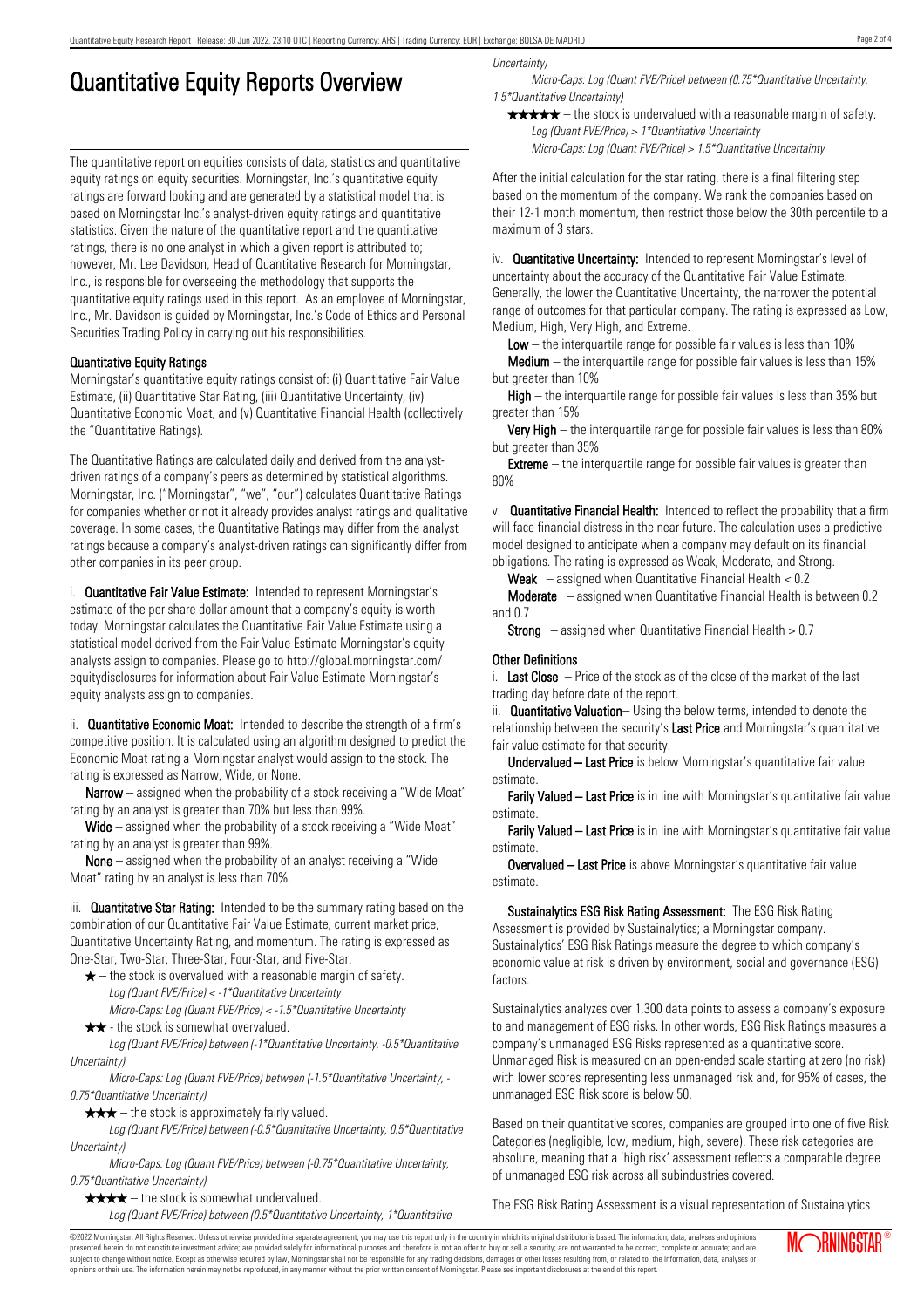ESG Risk Categories on a 1 to 5 scale. Companies with Negligible Risk = 5 Globes, Low Risk = 4, Medium Risk =  $3$  Globes, High Risk =  $2$  Globes, Severe Risk = 1 Globe. For more information, please visit sustainalytics.com/esgratings/

Ratings should not be used as the sole basis in evaluating a company or security. Ratings involve unknown risks and uncertainties which may cause our expectations not to occur or to differ significantly from what was expected and should not be considered an offer or solicitation to buy or sell a security.

This Report has not been made available to the issuer of the security prior to publication.

#### Risk Warning

Please note that investments in securities are subject to market and other risks and there is no assurance or guarantee that the intended investment objectives will be achieved. Past performance of a security may or may not be sustained in future and is no indication of future performance. A security investment return and an investor's principal value will fluctuate so that, when redeemed, an investor's shares may be worth more or less than their original cost. A security's current investment performance may be lower or higher than the investment performance noted within the report.

The quantitative equity ratings are not statements of fact. Morningstar does not guarantee the completeness or accuracy of the assumptions or models used in determining the quantitative equity ratings. In addition, there is the risk that the price target will not be met due to such things as unforeseen changes in demand for the company's products, changes in management, technology, economic development, interest rate development, operating and/or material costs, competitive pressure, supervisory law, exchange rate, and tax rate. For investments in foreign markets there are further risks, generally based on exchange rate changes or changes in political and social conditions. A change in the fundamental factors underlying the quantitative equity ratings can mean that the valuation is subsequently no longer accurate.

For more information about Morningstar's quantitative methodology, please visit www.corporate.morningstar.com.

### General Disclosure

The Quantitative Equity Report ("Report") is derived from data, statistics and information within Morningstar, Inc.'s database as of the date of the Report and is subject to change without notice. The Report is for informational purposes only, intended for financial professionals and/or sophisticated investors ("Users") and should not be the sole piece of information used by such Users or their clients in making an investment decision. While Morningstar has obtained data, statistics and information from sources it believes to be reliable, Morningstar does not perform an audit or seeks independent verification of any of the data, statistics, and information it receives.

The quantitative equity ratings noted the Report are provided in good faith, are as of the date of the Report and are subject to change. While Morningstar has obtained data, statistics and information from sources it believes to be reliable, Morningstar does not perform an audit or seeks independent verification of any of the data, statistics, and information it receives.

The quantitative equity ratings are not a market call, and do not replace the User or User's clients from conducting their own due-diligence on the security. The quantitative equity rating is not a suitability assessment; such assessments take into account may factors including a person's investment objective, personal and financial situation, and risk tolerance all of which are factors the quantitative equity rating statistical model does not and did not consider.

Prices noted with the Report are the closing prices on the last stock-market trading day before the publication date stated, unless another point in time is explicitly stated.

Unless otherwise provided in a separate agreement, recipients accessing this report may only use it in the country in which the Morningstar distributor is based. Unless stated otherwise, the original distributor of the report is Morningstar Inc., a U.S.A. domiciled financial institution.

This report was created with no regard to investment objectives, financial situation or particular needs of any specific User or User's clients. Therefore, investments discussed and recommendations made herein may not be suitable for all investors: recipients of this report must exercise their own independent judgment as to the suitability of such investments and recommendations in the light of their own investment objectives, experience, taxation status and financial position.

The information, data and statistics presented herein are not warranted to be accurate, correct, complete or timely. Unless otherwise provided in a separate agreement, Morningstar makes no representation that the report contents meet all of the presentation and/or disclosure standards applicable in the jurisdiction the recipient is located.

Except as otherwise required by law or provided for in a separate agreement, Morningstar and its officers, directors and employees shall not be responsible or liable for any trading decisions, damages or other losses resulting from, or related to, the information, data, analyses or opinions within the report. Morningstar encourages recipients of this report to read all relevant issue documents (e.g., prospectus) pertaining to the security concerned, including without limitation, information relevant to its investment objectives, risks, and costs before making an investment decision and when deemed necessary, to seek the advice of a legal, tax, and/or accounting professional.

The Report and its contents are not directed to, or intended for distribution to or use by, any person or entity who is a citizen or resident of or located in any locality, state, country or other jurisdiction where such distribution, publication, availability or use would be contrary to law or regulation or which would subject Morningstar or its affiliates to any registration or licensing requirements in such jurisdiction.

Where this report is made available in a language other than English and in the case of inconsistencies between the English and translated versions of the report, the English version will control and supersede any ambiguities associated with any part or section of a report that has been issued in a foreign language. Neither the analyst, Morningstar, or Morningstar affiliates guarantee the accuracy of the translations.

This report may be distributed in certain localities, countries and/or jurisdictions ("Territories") by independent third parties or independent intermediaries and/or distributors ("Distributors"). Such Distributors are not acting as agents or representatives of the analyst or Morningstar. In Territories where a Distributor distributes our report, the Distributor, and not the analyst or Morningstar, is solely responsible for complying with all applicable regulations, laws, rules, circulars, codes and guidelines established by local and/or regional regulatory bodies, including laws in connection with the distribution third-party research reports.

#### Conflicts of Interest:

Morningstar, Inc. may hold a long position in the security subject of this investment research report that exceeds 0.5% of the total issued share capital of the security. To determine if such is the case, please click http:// msi.morningstar.com and http://mdi.morningstar.com.

The Head of Quantitative Research compensation is derived from Morningstar's overall earnings and consists of salary, bonus and restricted stock units of Morningstar, Inc.

Morningstar does not receive commissions for providing research and does not charge companies to be rated.

Morningstar is not a market maker or a liquidity provider of the security noted within this report.

Morningstar has not been a lead manager or co-lead manager over the

Page 3 of 4

©2022 Morningstar. All Rights Reserved. Unless otherwise provided in a separate agreement, you may use this report only in the country in which its original distributor is based. The information, data, analyses and opinions presented herein do not constitute investment advice; are provided solely for informational purposes and therefore is not an offer to buy or sell a security; are not warranted to be correct, complete or accurate; and are subject to change without notice. Except as otherwise required by law, Morningstar shall not be responsible for any trading decisions, damages or other losses resulting from, or related to, the information, data, analyses or opinions or their use. The information herein may not be reproduced, in any manner without the prior written consent of Morningstar. Please see important disclosures at the end of this report.